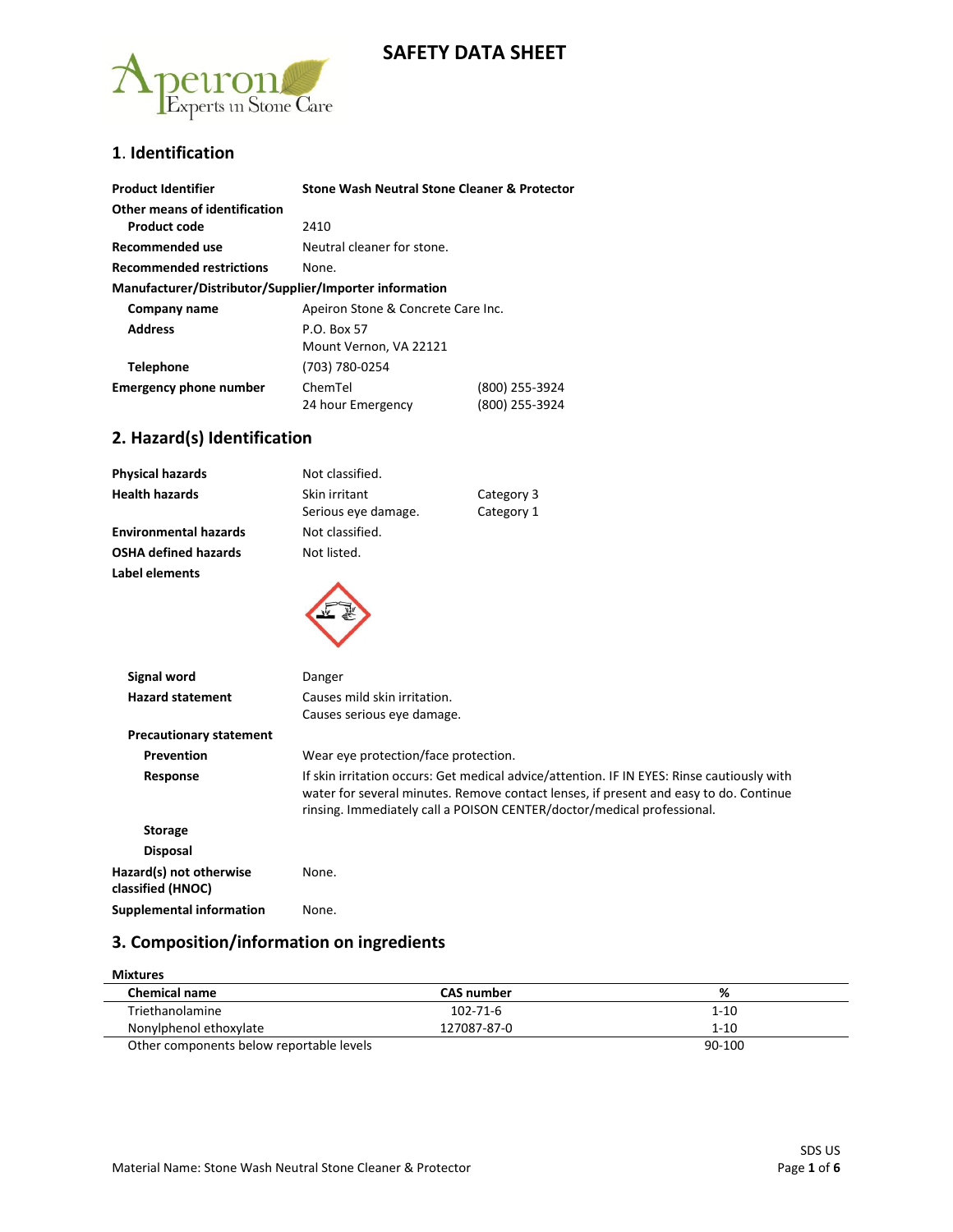## **4. First-aid measures**

| <b>Inhalation</b>                                                            | Move to fresh air. Call a physician if symptoms develop or persist.                                                                                                                 |
|------------------------------------------------------------------------------|-------------------------------------------------------------------------------------------------------------------------------------------------------------------------------------|
| <b>Skin contact</b>                                                          | Remove contaminated clothing immediately and wash skin with soap and water. In case of<br>eczema or other skin disorders: Seek medical attention and take along these instructions. |
| Eye contact                                                                  | Rinse with water for at least 15 minutes. Remove contact lenses, if present and easy to do.<br>Get medical attention. Eye wash stations should be located in work area.             |
| Ingestion                                                                    | Rinse mouth. Get medical attention if symptoms occur. Do not induce vomiting.                                                                                                       |
| <b>Most important</b><br>symptoms/effects, acute and<br>delayed              | Dermatitis. Rash. May cause an allergic skin reaction.                                                                                                                              |
| Indication of immediate<br>medical attention and special<br>treatment needed | Provide general support measures and treat symptomatically. Keep victim under observation.<br>Symptoms may be delayed.                                                              |
| <b>General information</b>                                                   | Ensure that medical personnel are aware of the material(s) involved, and take precautions to<br>protect themselves. Wash contaminated clothing before reuse.                        |

## **5. Fire-fighting measures**

| Suitable extinguishing media                                        | Water fog. Foam. Dry chemical powder. Carbon dioxide $(CO2)$ .                                |
|---------------------------------------------------------------------|-----------------------------------------------------------------------------------------------|
| Unsuitable extinguishing<br>media                                   | None known.                                                                                   |
| Specific hazards arising from<br>the chemical                       | During fire, gases hazardous to health may be formed.                                         |
| Special protective equipment<br>and precautions for<br>firefighters | Self-contained breathing apparatus and full protecting clothing must be worn in case of fire. |
| <b>Fire-fighting</b><br>equipment/instructions                      | Move containers from fire area if you can do so without risk.                                 |
| <b>Specific methods</b>                                             | Use standard firefighting procedures and consider the hazards of other involved materials.    |
| <b>General fire hazards</b>                                         | No unusual fire or explosion hazards noted.                                                   |

## **6. Accidental release measures**

| Personal precautions,<br>protective equipment and<br>emergency procedures | Wear appropriate protective equipment and clothing during clean-up. Wear eye/face<br>protection.                                                                                                                                                                                                         |
|---------------------------------------------------------------------------|----------------------------------------------------------------------------------------------------------------------------------------------------------------------------------------------------------------------------------------------------------------------------------------------------------|
| <b>Methods and materials for</b><br>containment and cleaning up           | Caution – spillages may be slippery.<br>Large spills: Stop the flow of material, if this is without risk. Dike the spilled material, where<br>this is possible. Absorb in vermiculite, dry sand or earth and place into containers. Prevent<br>entry into waterways, sewer, basements or confined areas. |
|                                                                           | Small spills: Wipe up with absorbent material (e.g. cloth, fleece). Clean surface thoroughly to<br>remove residual contamination.                                                                                                                                                                        |
|                                                                           | Never return spills to original container for re-use. For waste disposal, see section 13 of the<br>SDS.                                                                                                                                                                                                  |
| <b>Environmental precautions</b>                                          | Do not release into the environment (see section 12). Avoid discharge into areas not<br>consistent with package labeling.                                                                                                                                                                                |

# **7. Handling and storage**

| <b>Precautions for safe handling</b> | Avoid contact with eyes, skin, and clothing. Avoid prolonged exposure. Wear appropriate |
|--------------------------------------|-----------------------------------------------------------------------------------------|
|                                      | personal protective equipment. Observe good industrial hygiene practices.               |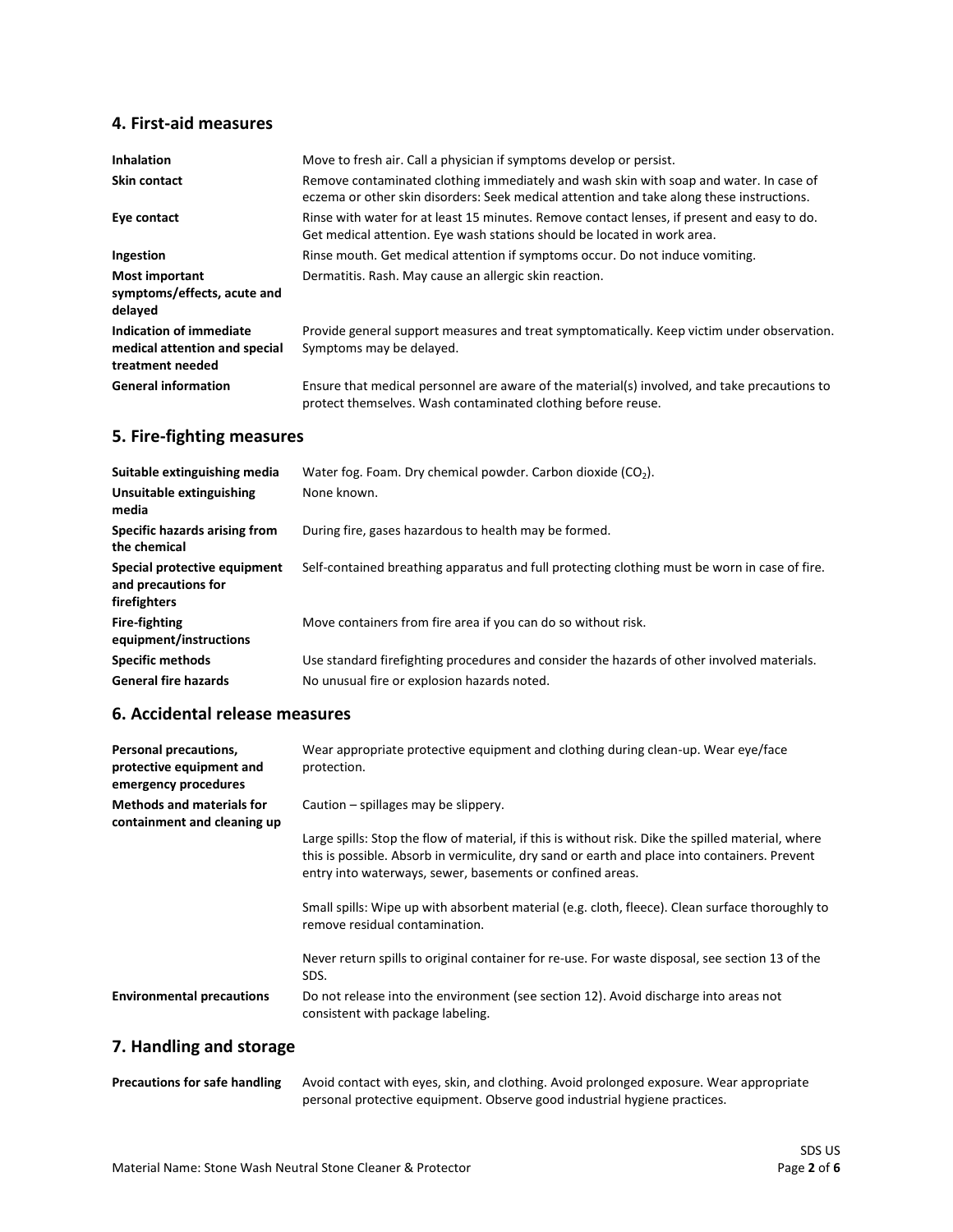**Conditions for safe storage,**  Store in original tightly closed container. Do not store in extreme conditions.

**including any incompatibilities**

## **8. Exposure controls/personal protection**

#### **Occupational exposure limits**

None established

#### **Biological limit values**

None established

| Appropriate engineering<br>controls      | Emergency eye wash stations and showers should be readily accessible. Provide natural or<br>mechanical ventilation.                                                                                                                                                                                                                                   |
|------------------------------------------|-------------------------------------------------------------------------------------------------------------------------------------------------------------------------------------------------------------------------------------------------------------------------------------------------------------------------------------------------------|
|                                          | Individual protection measures, such as personal protective equipment                                                                                                                                                                                                                                                                                 |
| Eye/face protection                      | Avoid contact with eyes. Wear safety glasses with side shields (or goggles).                                                                                                                                                                                                                                                                          |
| <b>Skin protection</b>                   |                                                                                                                                                                                                                                                                                                                                                       |
| Hand protection                          | Wear appropriate chemical resistant gloves.                                                                                                                                                                                                                                                                                                           |
| Other                                    | None.                                                                                                                                                                                                                                                                                                                                                 |
| <b>Respiratory protection</b>            | Respiratory protection not required.                                                                                                                                                                                                                                                                                                                  |
| <b>Thermal hazards</b>                   | Wear appropriate thermal protective clothing, when necessary.                                                                                                                                                                                                                                                                                         |
| <b>General hygiene</b><br>considerations | When using do not smoke or use chewing tobacco. Always observe good personal hygiene<br>measures, such as washing after handling the material and before eating, drinking, and/or<br>smoking. Routinely wash work clothing and protective equipment to remove contaminants.<br>Contaminated work clothing should not be allowed out of the workplace. |

### **9. Physical and chemical properties**

| Appearance                       |                         |
|----------------------------------|-------------------------|
| <b>Physical State</b>            | Clear to cloudy liquid. |
| Color                            | Yellow/orange.          |
| Odor                             | Characteristic.         |
| <b>Odor threshold</b>            | Not available.          |
| рH                               | $9 - 9.5$               |
| Melting/freezing point           | Not available.          |
| Initial boiling point and        | >212°F (100°C)          |
| boiling range                    |                         |
| <b>Flash point</b>               | >385°F (196°C)          |
| <b>Evaporation rate</b>          | Not available.          |
| Flammability                     | Not available.          |
| <b>Flammability Limits</b>       |                         |
| Upper                            | Not available.          |
| Lower                            | Not available.          |
| Vapor pressure                   | Not available.          |
| Vapor density                    | Not available.          |
| Specific gravity (water=1)       | 1.01                    |
| Solubility in water              | Soluble.                |
| <b>Partition coefficient</b>     | Not available.          |
| (n-octanol/water)                |                         |
| <b>Auto-ignition temperature</b> | Not available.          |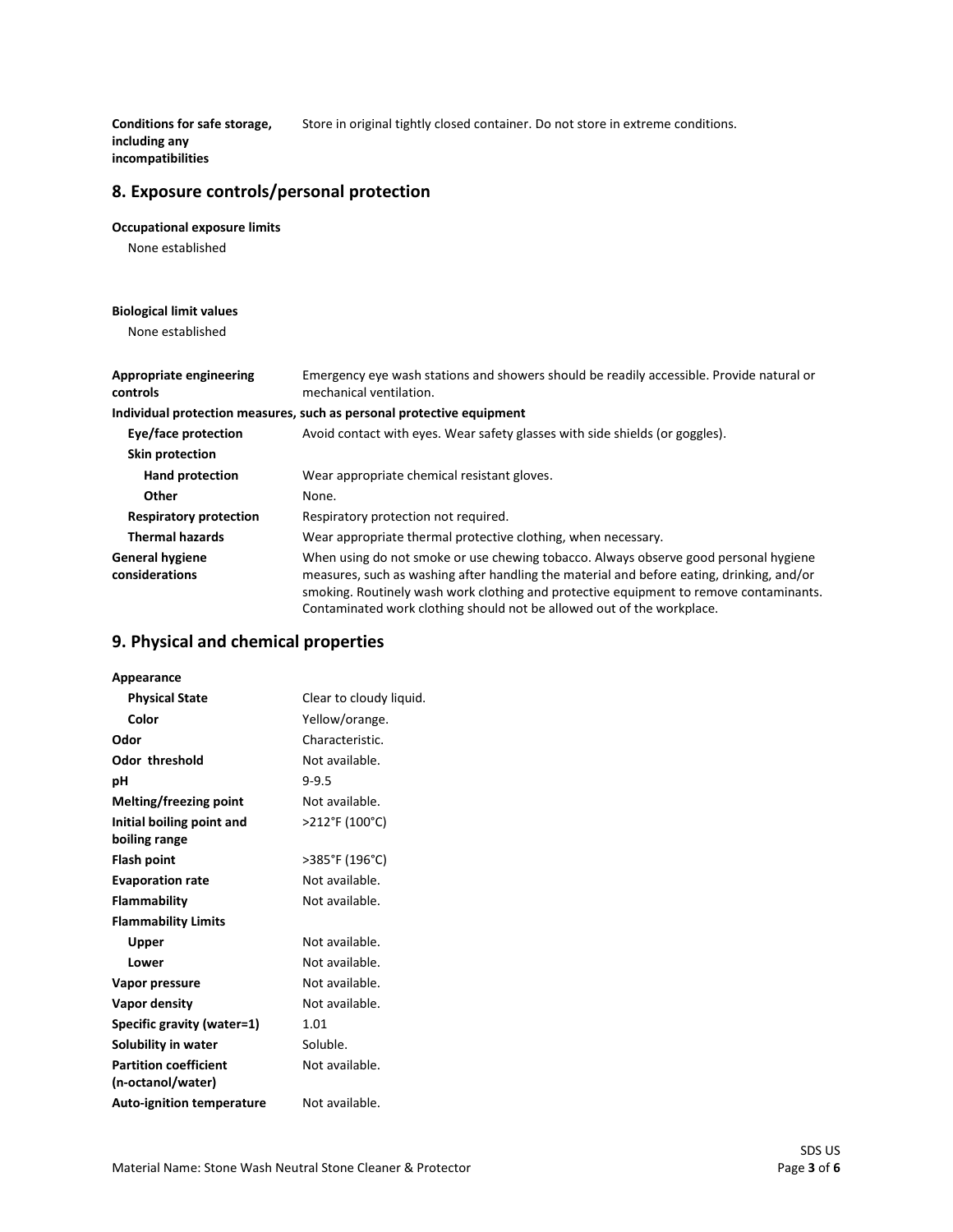| Decomposition temperature | Decomposes on heating. |
|---------------------------|------------------------|
| <b>Viscosity</b>          | Not available.         |

# **10. Stability and reactivity**

| Reactivity                                   | This product is stable and non-reactive under normal conditions of use. |
|----------------------------------------------|-------------------------------------------------------------------------|
| <b>Chemical stability</b>                    | Material is stable under normal conditions.                             |
| <b>Possibility of hazardous</b><br>reactions | Hazardous polymerization does not occur.                                |
| <b>Conditions to avoid</b>                   | Heat, flames can cause product to decompose.                            |
| Incompatible materials                       | Strong acids, strong bases, strong oxidizing agents.                    |
| <b>Hazardous decomposition</b><br>products   | Aldehydes, ketones, organic acids.                                      |

## **11. Toxicological information**

| Information on likely routes<br>of exposure                                        |                                                                     |
|------------------------------------------------------------------------------------|---------------------------------------------------------------------|
| <b>Ingestion</b>                                                                   | Expected to be a low ingestion hazard.                              |
| <b>Inhalation</b>                                                                  | Expected to be a low inhalation hazard.                             |
| Skin contact                                                                       | Repeated and/or prolonged skin contact may cause slight irritation. |
| Eye contact                                                                        | May cause severe eye damage. May cause severe corneal injury.       |
| Symptoms related to the<br>physical, chemical and<br>toxicological characteristics | Dermatitis. Rash. May cause an allergic skin reaction.              |
| <b>Acute toxicity</b>                                                              | Not established.                                                    |

| Product                                                                    | <b>Route and Species</b>             | $LD_{50}$              |
|----------------------------------------------------------------------------|--------------------------------------|------------------------|
| Stone Wash Neutral Stone Cleaner & Protector (CAS mixture)                 |                                      |                        |
| Acute                                                                      | Oral, rat                            | 15,850 mg/kg estimated |
| *Estimates for product may be based on additional component data not shown |                                      |                        |
|                                                                            |                                      |                        |
| <b>Skin corrosion/irritation</b>                                           | Causes mild skin irritation.         |                        |
| Serious eye damage/                                                        | Causes severe eye damage.            |                        |
| irritation                                                                 |                                      |                        |
| <b>Respiratory sensitization</b>                                           | Not classified.                      |                        |
| <b>Skin sensitization</b>                                                  | Not classified.                      |                        |
| <b>Germ cell mutagenicity</b>                                              | Not classified.                      |                        |
| Carcinogenicity                                                            | Not considered a carcinogen.         |                        |
| OSHA Specifically Regulated Substances (29 CFR 1910.1001-1050)             |                                      |                        |
| Not Listed.                                                                |                                      |                        |
| <b>Reproductive toxicity</b>                                               | Not classified.                      |                        |
| Specific target organ toxicity                                             | Not classified.                      |                        |
| - single exposure                                                          |                                      |                        |
| Specific target organ toxicity                                             | Not classified.                      |                        |
| - repeated exposure                                                        |                                      |                        |
| <b>Aspiration hazard</b>                                                   | Not considered an aspiration hazard. |                        |
|                                                                            |                                      |                        |
|                                                                            |                                      |                        |

# **12. Ecological information**

#### **Ecotoxicity**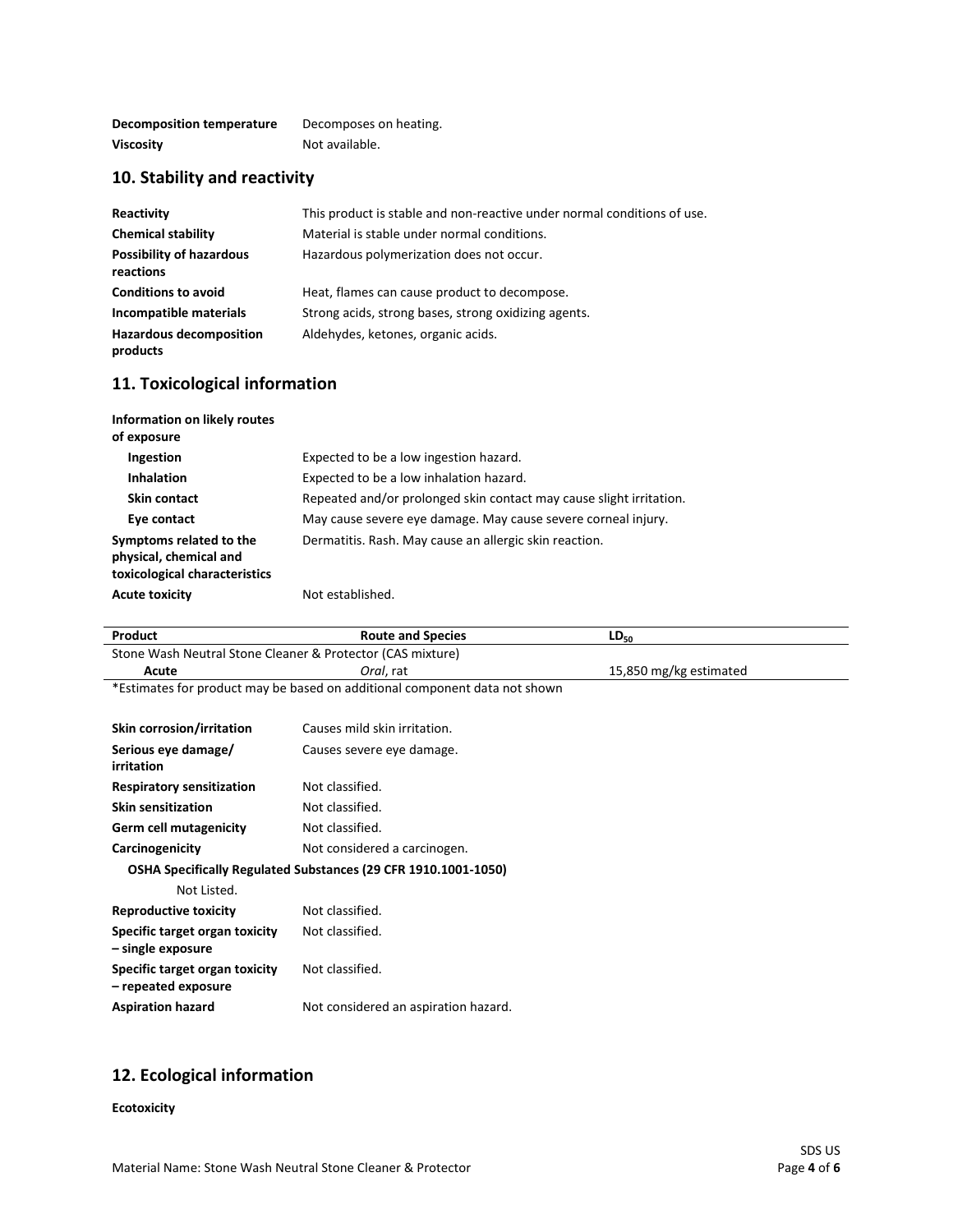| Product                               | <b>Species</b>                                             | <b>Test Results</b>                  |
|---------------------------------------|------------------------------------------------------------|--------------------------------------|
|                                       | Stone Wash Neutral Stone Cleaner & Protector (CAS mixture) |                                      |
| Aquatic                               |                                                            |                                      |
| Crustacea                             | Daphnia                                                    | $EC_{50}(48hr)$ : 190 mg/L estimated |
| Fish                                  | Fathead                                                    | $LC_{50}(96hr)$ : 77 mg/L estimated  |
| $\frac{1}{2}$<br>$\sim$ $\sim$ $\sim$ | $\cdots$<br>.                                              |                                      |

\*Estimates for product may be based on additional component data not shown

| Persistence and degradability    | Nonylphenyl ethoxylate: not considered readily biodegradable, but doesn't mean this material<br>isn't biodegradable under certain environmental conditions. |
|----------------------------------|-------------------------------------------------------------------------------------------------------------------------------------------------------------|
| <b>Bioaccumulative potential</b> | No data available.                                                                                                                                          |
| Mobility in soil                 | Not available.                                                                                                                                              |
| Other adverse effects            | Not available.                                                                                                                                              |

### **13. Disposal considerations**

| <b>Disposal instructions</b>          | Collect and reclaim or dispose in sealed containers at licensed waste disposal site. Dispose of<br>contents/container in accordance with local/regional/national/international regulations. Do<br>not release to the environment. |
|---------------------------------------|-----------------------------------------------------------------------------------------------------------------------------------------------------------------------------------------------------------------------------------|
| Local disposal regulations            | Dispose in accordance with all applicable regulations.                                                                                                                                                                            |
| Waste from residues/unused<br>product | Dispose of in accordance with local regulations. Empty containers or liners may retain some<br>product residues. This material and its container must be disposed of in a safe manner. (see:<br>Disposal instructions).           |
| <b>Contaminated packaging</b>         | Empty containers should be taken to an approved waste handling site for recycling or<br>disposal. Since emptied containers may contain product residue, follow label warnings even<br>after container is emptied.                 |

### **14. Transport information**

**DOT**

Not regulated as dangerous goods.

### **15. Regulatory information**

```
US federal regulations
SARA 302 Extremely hazardous substance
    Not listed.
SARA 304 Emergency release notification
    Not listed.
SARA 311/312 Hazard Categories
    Immediate Hazard - Yes
    Delayed Hazard – No
    Fire Hazard – No
    Pressure Hazard – No
    Reactivity Hazard – No 
SARA 313 (TRI reporting)
    Not listed.
```
## **16. Other information, including date of preparation or last revision**

**Issue date** 4/13/2015